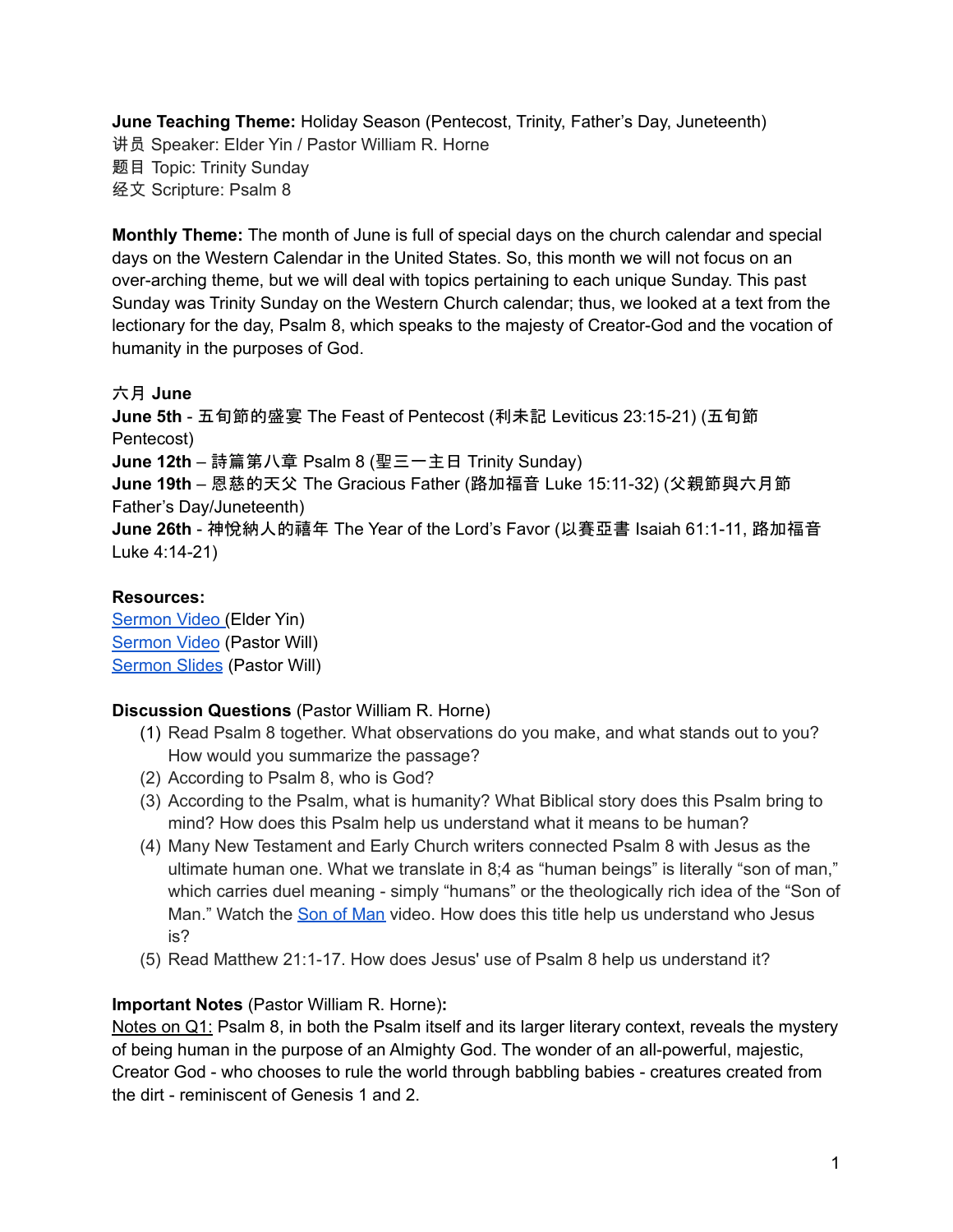Now, often we approach the Psalms as if it is a random collection of poems that someone just gathered together in no particular order. However, these 150 poems were collected and arranged with purpose. So, we can receive a message in each Psalm individually, but we can gain a bigger perspective if we read them in light of how they are purposely organized in the five books of the Psalms. Here in Psalm 8, we find ourselves amid Book 1, which itself can be divided into 5 parts. We first have the introduction found in Psalms 1 & 2. Psalm 1 gives us an image of a new "Joshua," who meditates on the Torah day and night. This figure then is transformed into an eternal tree of life that the righteous will joyously partake in, on the day of final justice - when the Messiah comes to make all things right. Then Psalm 2 is a portrait of the hoped-for Messiah-king from David's line, a key theme through much of the Hebrew Scriptures. He will bring God's rule & reign over the Babylon-like nations and rescue the poor and afflicted. After these two crucial introduction Psalms, we have four sections of collected poetry in Book 1 - the first section is Psalm 3 -14, in which find our Psalm for today, Psalm 8, right in the middle.

Before Psalm 8, you have Psalms 3-7, which is made up of 5 poems about David being on the run from the violent threat of his enemies during the days of King Saul and later in the days of his wayward son, Absalom, who, if you recall, started a rebellion against David and sets himself up as king. These 5 poems are written from a place of distress, fear, and anger, calling out to God and asking him to be a protector of the righteous and bring justice against the wicked, his enemies. As he is writing these poems, David is powerless and weak, not knowing if he will live or die. On the other side of our Psalm is 5 more poems, Psalms 9-14, 6 poems in our English Bibles, but technically Psalm 9-10 is one poem. David also writes these 5 poems, but unlike the first 5 that are about his story, these poems are about a group called the "poor and afflicted ones," of which David includes himself. The "poor and afflicted ones" in the face of oppression under the evil of the world empires, trust in God to be their deliverer. Both David and the "poor and afflicted ones" are under threat and cry out to God to bring them salvation from their enemies and exalt them over their adversaries. Both groups are powerless and weak, and yet they are who God has chosen, the ones God delivers.

It is in the middle of these laments of David and the "poor and afflicted ones" that we find Psalm 8. In Psalm 8, God confronts his enemies with the words of children - the babbling of babies. God elevates the small and insignificant to rule the cosmos, the world. And when we grapple with this reality, we can know what it means to be human in the purposes of an Almighty God - a God who chooses the poor, weak, and powerless.

Notes on Q2: Psalm 8:1 "LORD, our Lord, how majestic is your name in all the earth! You have set your glory in the heavens."

In some English translations, it sounds like you have the same title repeated twice "LORD, our Lord." But if you recall, the Hebrew behind the all capital LORD in our English Bibles is the Holy, Mysterious name of God - which traditionally cannot be pronounced - Y-H-W-H - and may be translated as something like "I am who I am" or "I will be whom I will be." The Great I AM is the one who ultimately is, the one from who all Creation finds its source. And this God - is our Adoni - Lord, Master, Sovereign, the rightful King over all the earth. This God is not simply a local deity but is Sovereign, ruler of the whole world. His name and reputation go before him - revealing him as majestic, the most beautiful, the most excellent. The True King elevated above all.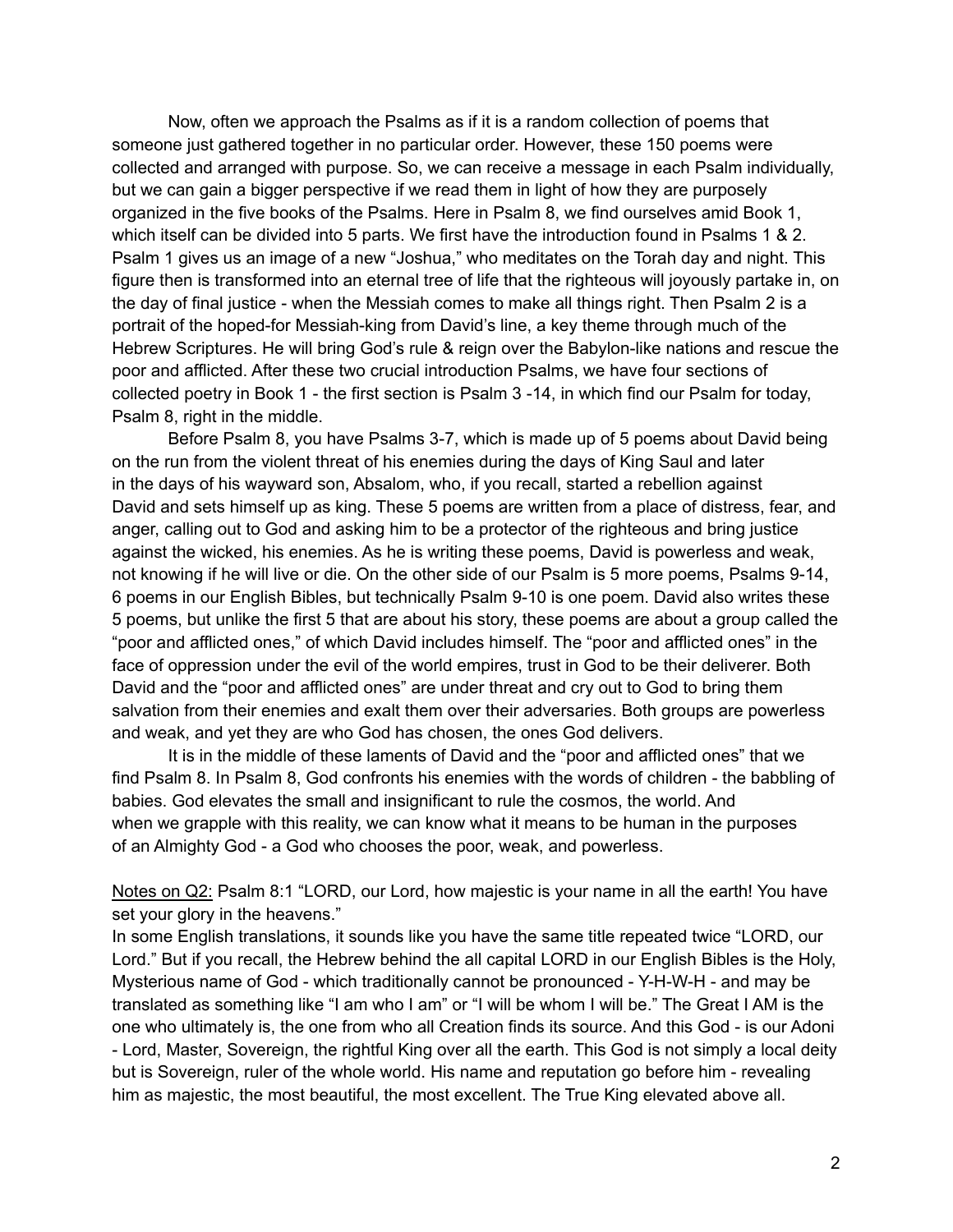And if we slow down enough to see and truly take in the world around us - we will see what the Psalmist sees as he views the Great I AM's royal power clearly manifest in the beauty of the physical world around him. The land, the sky, the waters, and all the creatures therein. The Psalmist's language distinguishes between the Creator and the creation, yet marvels that the beauty of one is discernible in the other - that in creation, we can see the Creator. The Great I AM, Adoni, Elohim is the Majestic, Creator-King.

And this Majestic Creator-King has chosen to rule the world through babbling babies. Psalm 8:2 "Through the praise of infants and nursing babies you have established a stronghold against your enemies, to silence the foe and the avenger." God's enemies - those working against God's creative work, those dark forces trying to undo God's good creation - are silenced through the praise of children, infants, and nursing babies. What does this riddle-like verse mean? Enemies are silenced through the praise of babies?

If we look at the way the Hebrew word we translated as "nursing babies" here is used in other parts of the Hebrew Bible, we find that it multiple times refers to:

• Helpless victims of war (1 Samuel 15:3; 22:19; 2 Kings 8:12; Hosea 14:1; Lamentations 2:11; 4:4)

• Used Once in Isaiah 11:8, to refer to the vulnerable one in relation to the dangerous viper snake.

• And it is used in Isaiah 53:2, to describe the Suffering Servant of God.

Thus, it appears that "infants and babies" are metaphorical references to the powerless and helpless, who are used by God to carry out his purposes, establishing places of refuge in a world under attack by dark forces. God loves to choose the weak to accomplish his purpose. A clear theme throughout the Biblical story. And this idea of "infants and babies" referring to the poor, powerless, and weak fits well within the larger section of poems that paint the "poor and afflicted ones" crying out to God for deliverance.

Notes on Q3: Psalm 8:3-4 "When I consider Your heavens, the work of your fingers, the moon, and the stars, which you have set in place, what is mankind that you are mindful of them, human beings that you care for them?" In light of this Majestic, All-Powerful, Creator-God and his vast, wondrous creation, humanity is rather small and insignificant. This Creator-God has set the very moon and stars in their place - what is humanity that this God thinks about them, human beings that the Triune God cares for them? And then, we read verses 5-6. Psalm 8:5-6 "You have made them a little lower than God and crowned them with glory and honor. You made them rulers over the works of your hands; you put everything under their feet:"

In light of this Great God and the wonders of Creation, humanity seems insignificant, small, powerless, and weak - YET Creator-God makes them "a little lower than God." This is the beautiful mystery - creatures created from dirt, YET being made in the "image of God," crowned with glory and honor. God loves to choose the weak. Here in the Psalm, translators are confronted with a choice, which might make it confusing depending on which translation you are reading. Many translations, including the NIV, say, "You have made them a little lower than the angels," which, if I am not mistaken, is also closer to how the Chinese Simplified Bible translates it. Or other translations say, "A little lower than the heavenly beings." And places like the NRSV and NLT use my preferred translation, "A little lower than God." And any good Bible probably has a footnote with this verse telling you the other translation option to the one they chose. The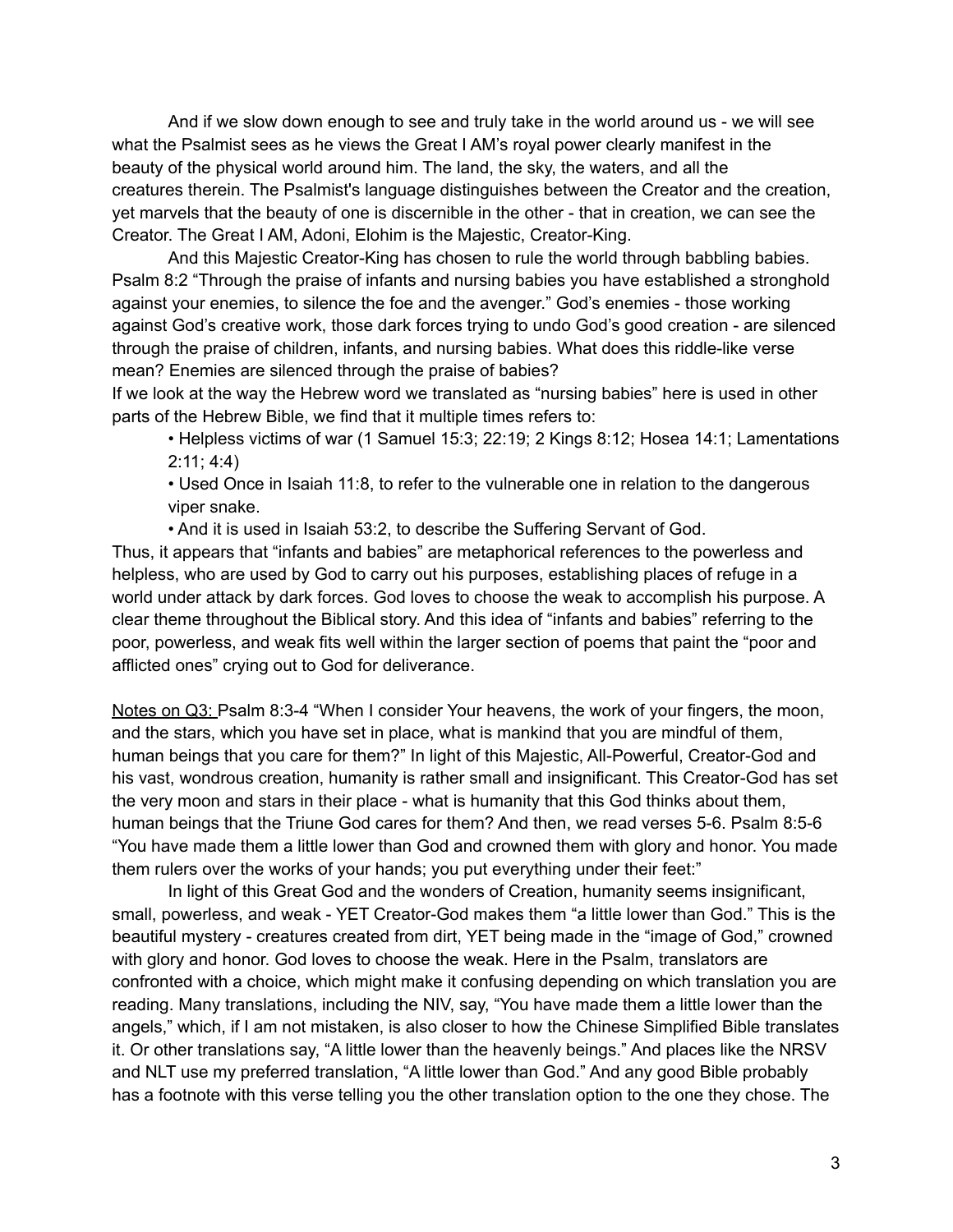differences in translation here come from the beautiful, complex Hebrew word that many of you, I am sure, know - *Elohim.*

*Elohim* is a word that can be translated differently depending on the context. It is a plural word that can be translated as gods, or in a few cases, "divine beings" like angels, but most often in the Hebrew Scriptures, it is what is considered a "royal plural"; thus, we translate it as God, in reference to the One True God. And some believe that in some mysterious way, this *Elohim* then alludes to the Trinity - 3 in 1 - and on Trinity Sunday, I am willing to lean into that potential mystery in the word *Elohim*. A plural word that refers to a singular being.But, the point is some translators find it audacious or bold to say humans are just a little lower than God. Still, others, including myself, believe that is actually the type of bold statement the Psalmist is making here - that God has crowned humanity as "a little lower than God" - the "image of God." If you recall back in Genesis 1 and 2, we find the primary role of God's image-bearers is to "rule" creation on God's behalf. God is the one true King over all creation, defining what is good and what is evil. And at the peak of his creative work, he made the dirt creatures - the humans calling them "made in the Image of God," giving them authority to rule and cultivate his creation through their work. The task of "ruling" in other ancient literature was only for the elite ruling class, but here in the Hebrew creation account - the task of "ruling" is given to all of humanity. God loves to choose the weak. Seemingly insignificant dirt creatures are YET a little lower than God, by God's decrees - the Divine Image bearers.

And this Good Creator-King uses these insignificant creatures to accomplish his great purposes in creation. So we see in Psalm 8 two purposes for which God uses the humans - (1) to defeat his enemies - the hostile forces against his good creation - through their praise. And (2) to steward all of untamed creation "put under their feet." We as humanity - God's image-bearers - are to work against the evil forces wreaking havoc on God's good creation and care for and cultivate the creation entrusted to us. The task of "ruling" creation is to care and cultivate, never to exploit or abuse. And when we are rightly submitted to the Ultimate God - the Majestic Great I AM - this reality is possible. The vocation of humans is to stand at the intersection of heaven and earth. And when this is rightly done, we give all creation a taste of the reality to come, when God's reign and rule are in full effect. N.T. Wright talks about this human vocation of "Image Bearers" as an angled mirror that reflects God to the creation and the praise of creation back to God.

Notes on Q5: In Matthew 21, we find Jesus in an anti-climatic triumphal entry into Jerusalem as its rightful King - yet he is riding on a donkey. As he and the donkey make the trek towards the city gates, the crowds gather along the road and begin shouting "Hosanna to the Son of David!" "Blessed is he who comes in the name of the Lord!" "Hosanna in the highest heaven!" Everyone was stirred when he entered the city, asking, "Who is this?" Many said he is "Jesus, the prophet from Nazareth." As the rightful king, Jesus the Son of Man's first order of business was to hold a prophet protest against the corruption of the temple. He entered the temple courts and drove out all of the merchants, flipping over their tables and proclaiming the words of the prophet Jeremiah, " 'My house will be called a house of prayer,' but you are making it 'a den of Robbers.'" And then the blind and the lame came to him in the temple and received healing. While the religious leaders watched the event unfold, children began shouting again, "Hosanna to the Son of David." And they were furious. They asked Jesus, "Do you hear what these